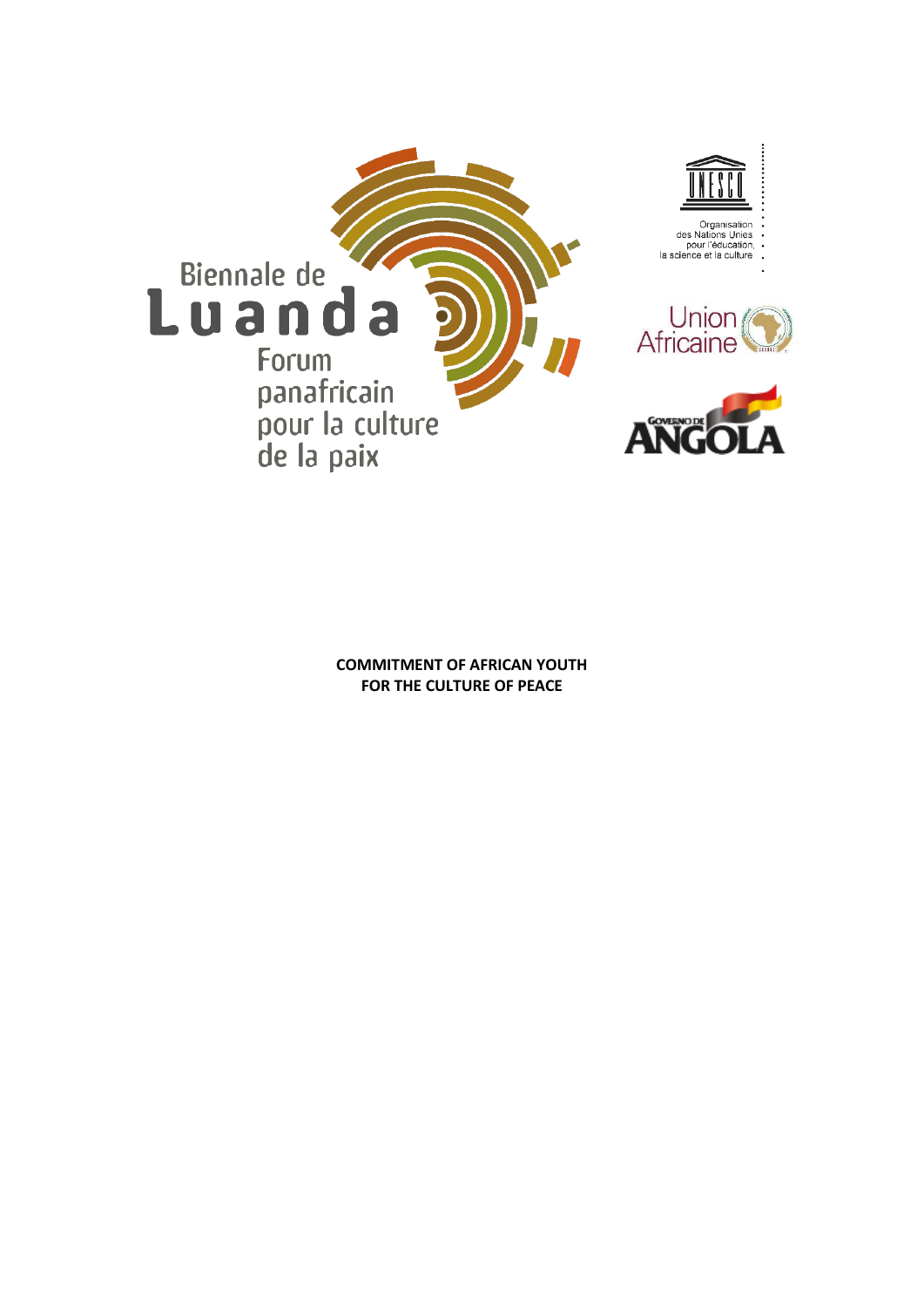**We**, young leaders living in Africa and in the diaspora participating in the Youth Forum of the "Luanda Biennial - Pan-African Forum for the Culture of Peace"; Forum, held in Luanda (Angola), from 19th to 20th September, under the general theme "Youth and Culture of Peace", divided into two sub-themes: "Youth, Peace and Security" and "Creativity, Entrepreneurship and Innovation" ;

**Congratulating** the Government of the Republic of Angola, the United Nations Educational, Scientific and Cultural Organization (UNESCO) and the African Union (AU) on the joint initiative to create a biennial culture of peace in Africa inspired by the Charter for African Cultural Renaissance ;

**Thanking** the Government of the Republic of Angola and its people for their warm welcome and hospitality; as well as UNESCO and the United Nations (UN) Regional Office for Central Africa (UNOCA) for their logistical support ;

**Recalling** the UN Security Council Resolution 2250 which states that " [...] young people should take an active part in the establishment of lasting peace and work for justice and reconciliation, and that the demographic importance of the youth of today is an asset that can contribute to lasting peace and economic prosperity;" reinforced by resolution 2419 which calls on " [...] all relevant actors to consider ways to increase the inclusive representation of youth for the prevention and resolution of conflict, including when negotiating and implementing peace agreements, to take into account the meaningful participation and views of youth, recognizing that their marginalization is detrimental to building sustainable peace and countering violent extremism as and when conducive to terrorism;"

**Recalling** the call from the AU Peace and Security Council (PSC), at its 807th meeting on "Youth, Peace and Security", held on 8th November 2018 in Addis Ababa, to "all Member States to urgently implement resolution 2250 of the United Nations Security Council, of, to remove all structural obstacles to effective youth participation, to mobilize the necessary resources and to develop longterm national plans of action". term for the effective involvement and participation of young people in the promotion of peace and security, as well as in national development processes;"

**Considering** Article 17 of the African Youth Charter (AYC) recognizing the "important role of youth in the promotion of peace and non-violence" and inviting States Parties to, inter alia, "build capacity youth and youth organizations in peacebuilding, conflict prevention, and conflict resolution through the promotion of intercultural education, education for citizenship, tolerance, human rights, democracy mutual respect for cultural, ethnic and religious diversity, and the importance of dialogue, cooperation, responsibility, solidarity, and international cooperation " ;

**Recognizing** the expertise of the youth living in Africa, and its diaspora, regarding the thematics of Culture, Peace and Security, Entrepreneurship and others.

**Recognizing** the increasing need for innovative mechanisms supporting trans and cross-disciplinary approaches for addressing complex governance challenges at local and global scales relating to urbanization, migration, climate change, resource management, gender, and social disparities;

**Recognizing** the role of Information Communication Technology (ICT) as an accelerator for innovation while also posing as a threat in regards to privacy and security through the manipulation and use of data, and the rapid adoption of such systems at both urban and local governance levels;

**Recognizing** the importance of creativity and innovation through the promotion of entrepreneurship, not only economic but also social, as one of the means to build and consolidate the culture of peace through the creation of wealth and social value and the empowerment of individuals and communities;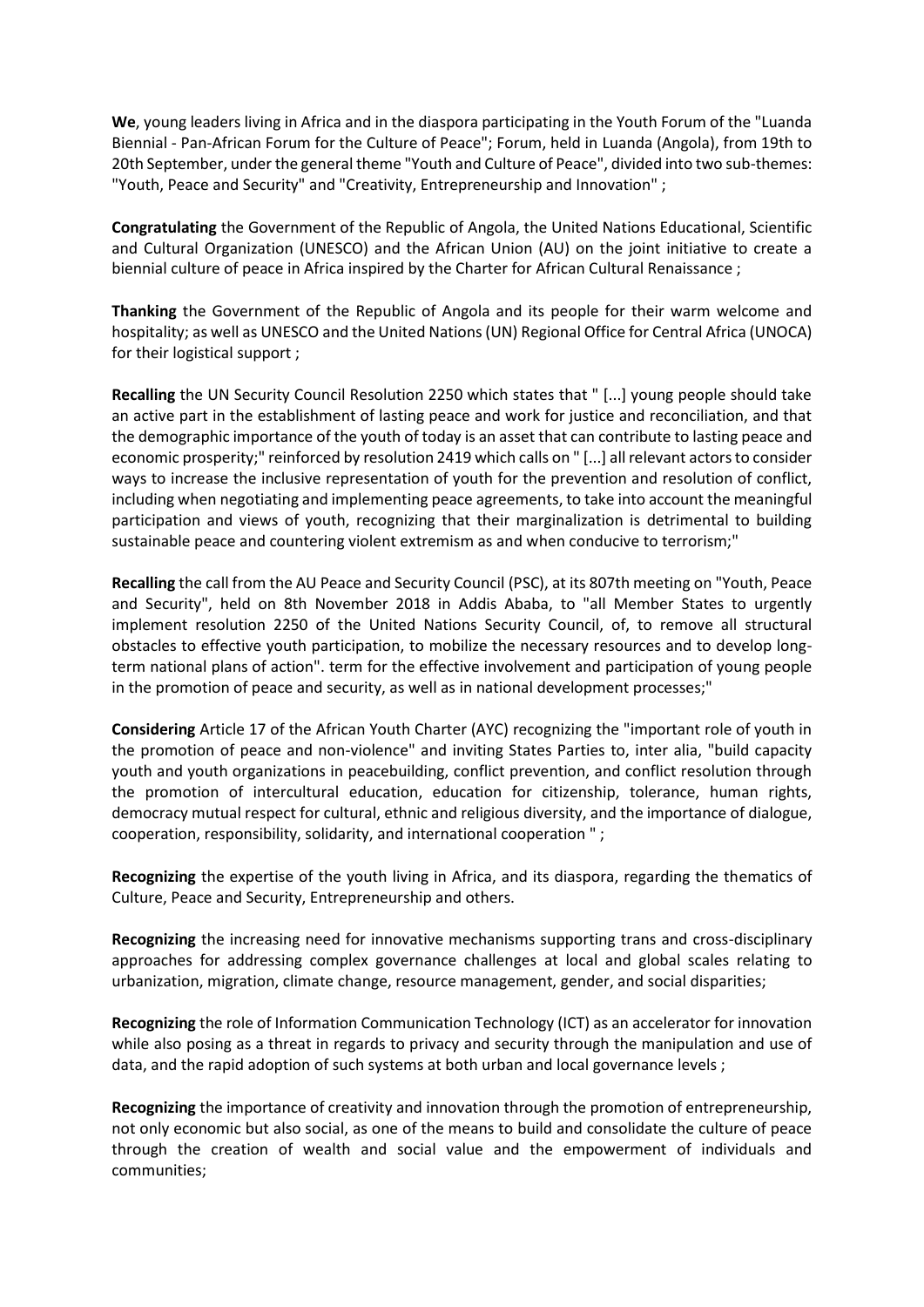**Noting** that 42% of the population of the African continent will be aged between 15 to 24 years of age by 2030 and that there is an increasing need for more localized inclusive mechanisms of implementation of resolutions 2250, 2419 and 17 of the AYC in various economies of scale;

**Noting** the lack of dissemination and limited knowledge of resolutions 2250, 2419 and 17 of the AYC, and due to the perception that these resolutions only concern countries in armed conflict and postconflict situations; and the lack of political will of public authorities to implement these international normative instruments relating to youth, peace and security ;

**Conscious** of the need for us to be proactive and our responsibility for aiding in the implementation of these normative instruments, along with the role of Governments be receptive and open to innovation ;

**We are committed,** through our associations and organizations:

1) to appropriate these normative instruments and popularize them among young people of our different countries ;

2) to conduct national studies on the status of implementation of UN resolutions 2250, 2419 and the African Youth Charter;

3) to expand our partnerships with the private sector, to implement projects and programs in respect to these normative instruments, in particular projects and programs concerning youth;

4) to assume responsibilities and be trained in the practice of negotiation and lobbying so as to interact in an effective and efficient manner with the public sector, and to encourage a culture of active citizenship and leadership;

5) to encourage a culture of resilience, autonomy, solidarity, and sharing, notably through the creation of platforms and the participation of the youth in forums of entrepreneurship;

6) to engage, monitor and follow up on the maintenance of youth employment and their careers along with their employability;

7) to advocate for the inclusion of youth expertise in the public and private sectors on the African continent and the diaspora;

8) to engage in research, capacity building, and digitalization to measure societal, economic and political impacts to support our work;

9) to support active involvement with the private sector; and innovative tools for building entrepreneurship, resilience, and creativity through the use of fiscal mechanisms;

10) to preserve cultural identities in both their tangible and intangible forms as a means to achieve and maintain societal cohesion;

11) To support trans-generational dialogue for knowledge exchange and experiences;

## **We request**:

- 1. the Pan-African Youth Network for Peace Culture (PAYNCOP) to coordinate at the continental level, with the support of UNESCO and the AU, the conduct by 2020 of national studies on the state of play of implementation of resolutions 2250, 2419 and the African Youth Charter and to report every four (4) years;
- 2. the AU to create, with the help of the agencies and organs of the UN, a continental entity for the funding of social and economic entrepreneurship projects for youth;
- 3. the regional economic platforms to establish, with the help of the agencies and organs of the UN, political structures for the promotion of creativity, entrepreneurship, innovation and youth employability;